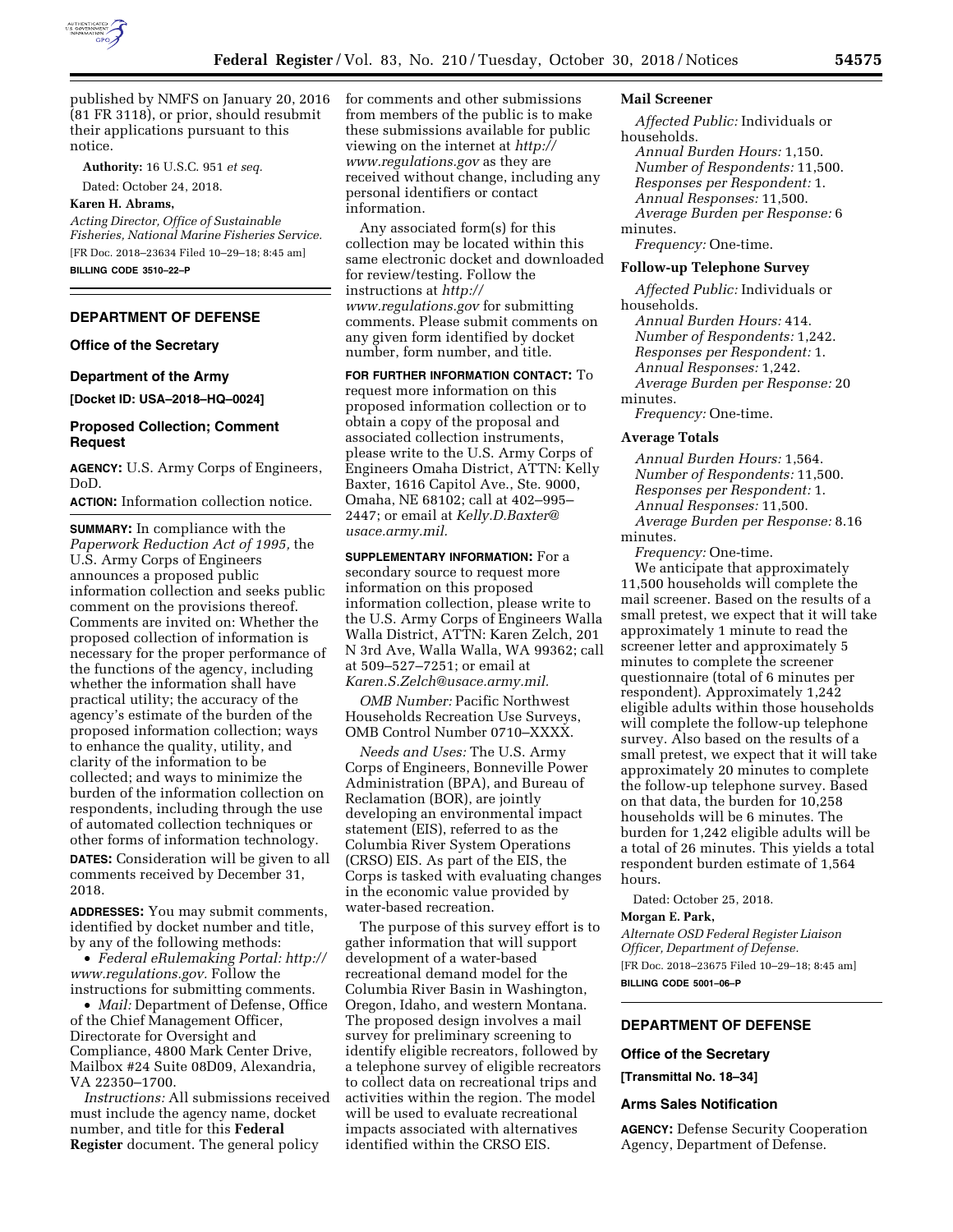**ACTION:** Arms sales notice.

**SUMMARY:** The Department of Defense is publishing the unclassified text of an arms sales notification.

**FOR FURTHER INFORMATION CONTACT:**  DSCA at *[dsca.ncr.lmo.mbx.info@](mailto:dsca.ncr.lmo.mbx.info@mail.mil) [mail.mil](mailto:dsca.ncr.lmo.mbx.info@mail.mil)* or (703) 697–9709.

**SUPPLEMENTARY INFORMATION:** This 36(b)(1) arms sales notification is published to fulfill the requirements of section 155 of Public Law 104–164 dated July 21, 1996. The following is a copy of a letter to the Speaker of the House of Representatives, Transmittal

18–34 with attached Policy Justification and Sensitivity of Technology.

Dated: October 24, 2018.

**Aaron T. Siegel,**  *Alternate OSD Federal Register Liaison Officer, Department of Defense.* 



DEFENSE SECURITY COOPERATION AGENCY 201 12<sup>TH</sup> STREET SOUTH, STE 203 **ARLINGTON, VA 22202-5408** 

SEP 1 3 2018

The Honorable Paul D. Ryan Speaker of the House U.S. House of Representatives H-209, The Capitol Washington, DC 20515

Dear Mr. Speaker:

Pursuant to the reporting requirements of Section 36(b)(1) of the Arms Export Control

Act, as amended, we are forwarding herewith Transmittal No. 18-34, concerning the Navy's

proposed Letter(s) of Offer and Acceptance to the Republic of Korea for defense articles and

services estimated to cost \$2.1 billion. After this letter is delivered to your office, we plan to

issue a news release to notify the public of this proposed sale.

Sincerely  $C$ harl $\ell$ s W $\check{ }$  Hor $\ell$ Lieutenant Generall USA Director

Enclosures:

- 1. Transmittal
- 2. Policy Justification
- 3. Sensitivity of Technology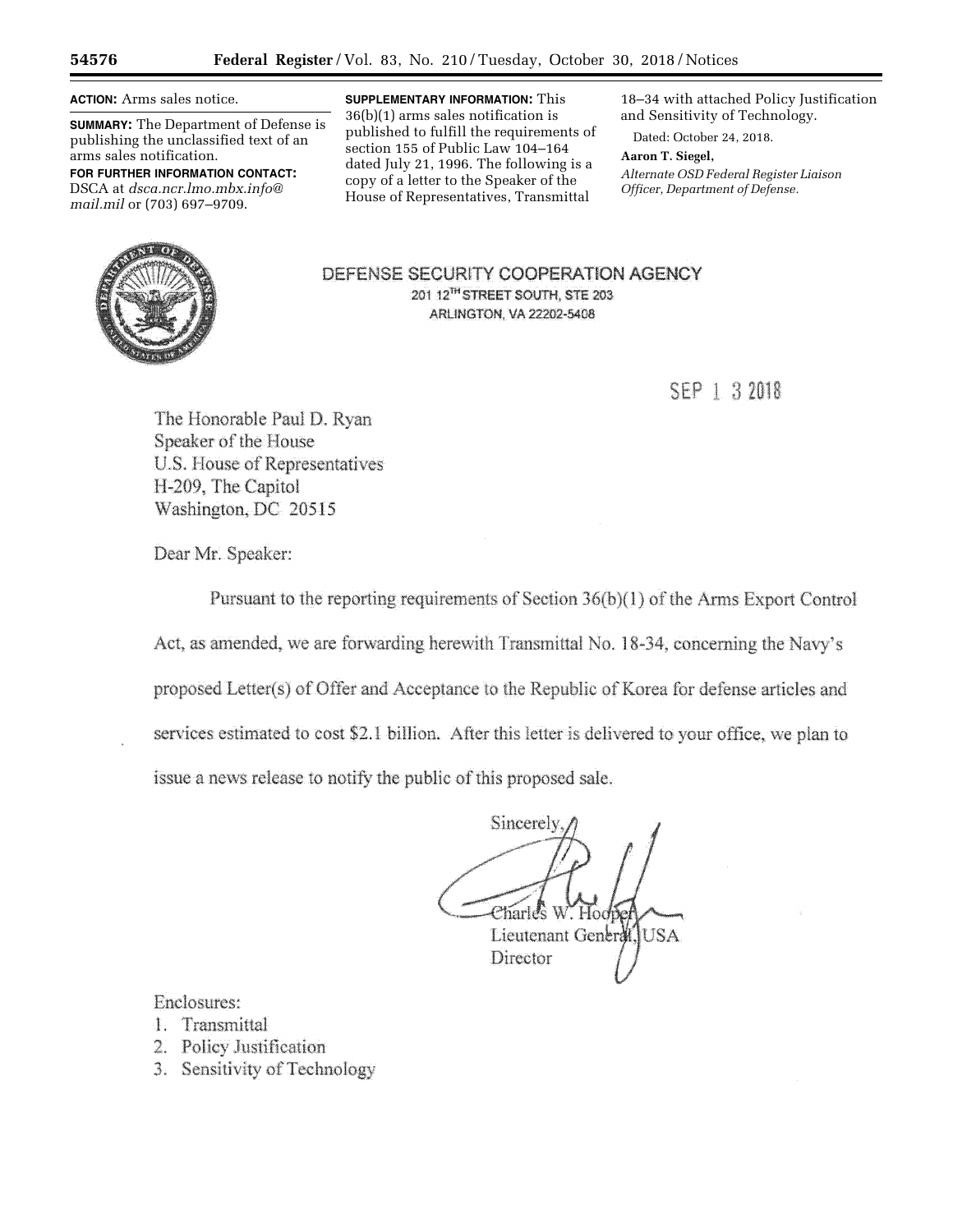Notice of Proposed Issuance of Letter of Offer Pursuant to Section 36(b)(1) of the Arms Export Control Act, as amended

| (i) <i>Prospective Purchaser:</i> Republic of |                |
|-----------------------------------------------|----------------|
| Korea                                         |                |
| Major Defense Equipment *                     | \$1.54 billion |
|                                               | \$.56 billion  |

# TOTAL ............................. \$2.10 billion

(iii) *Description and Quantity or Quantities of Articles or Services under Consideration for Purchase:* 

*Major Defense Equipment (MDE):*  Six (6) P–8A Patrol Aircraft, which includes:

- Nine (9) Multifunctional Information Distribution System Joint Tactical Radio System 5 (MIDS JTRS) (one (1) for each aircraft, one (1) for the Tactical Operations Center, and two (2) spares)
- Forty-two (42) AN/AAR–54 Missile Warning Sensors (six (6) for each aircraft and six (6) spares)
- Fourteen (14) LN–251 with Embedded Global Positioning Systems (GPS)/ Inertial Navigations Systems (EGIs) (two (2) for each aircraft and two (2) spares)

*Non-MDE includes:* 

Commercial engines; Tactical Open Mission Software (TOMS); Electro-Optical (E.O.) and Infrared (IR) MX– 20HD; AN/AAQ–2(V)1 Acoustic System; AN/APY–10 Radar; ALQ–240 Electronic Support Measures; AN/ALE– 47 Counter Measures Dispensing System; support equipment; operation support systems; maintenance trainer/ classrooms; publications; software, engineering, and logistics technical assistance; foreign Liaison officer support, contractor engineering technical services; repair and return; transportation; aircraft ferry; and other associated training, logistics, support equipment and services.

(iv) *Military Department:* Navy (KS– P–SEJ)

(v) *Prior Related Cases, if any:* N/A (vi) *Sales Commission, Fee, etc., Paid,* 

*Offered, or Agreed to be Paid:* None (vii) *Sensitivity of Technology Contained in the Defense Article or Defense Services Proposed to be Sold:* 

See Annex Attached (viii)*Date Report Delivered to Congress:* September 13, 2018

\* As defined in Section 47(6) of the Arms Export Control Act.

## *POLICY JUSTIFICATION*

*Korea—P–8A Aircraft and Associated Support* 

The Republic of Korea (ROK) has requested to buy six (6) P–8A Patrol

Aircraft, which includes: nine (9) Multifunctional Information Distribution System Joint Tactical Radio Systems 5 (MIDS JTRS 5) (one (1) for each aircraft, one (1) for the Tactical Operations Center (TOC) and two (2) as spares); fourteen (14) LN–251 with Embedded Global Positioning Systems (GPS)/Inertial Navigations Systems (EGIs) (two (2) for each aircraft and two (2) as spares); and forty-two (42) AN/ AAR–54 Missile Warning Sensors (six (6) for each aircraft and six (6) as spares). Also included are commercial engines; Tactical Open Mission Software (TOMS); Electro-Optical (E.O.) and Infrared (IO) MX–20HD; AN/AAQ– 2(V)1 Acoustic System; AN/APY–10 Radar; ALQ–240 Electronic Support Measures; AN/ALE–47 Counter Measures Dispensing System; support equipment; operation support systems; maintenance trainer/classrooms; publications; software, engineering, and logistics technical assistance; foreign liaison officer support; contractor engineering technical services; repair and return; transportation; aircraft ferry; and other associated training, logistics, support equipment and services. The total estimated program cost is \$2.1 billion.

The ROK is one of the closest allies in the INDOPACOM Theater. The proposed sale will support U.S. foreign policy and national security objectives by enhancing Korea's naval capabilities to provide national defense and significantly contribute to coalition operations.

The ROK procured and has operated U.S.-produced P–3 Maritime Surveillance Aircraft (MSA) for over 25 years, providing interoperability and critical capabilities to coalition maritime operations. The ROK has maintained a close MSA acquisition and sustainment relationship with the U.S. Navy over that period. The proposed sale will allow the ROK to modernize and sustain its MSA capability for the next 30 years. As a long-time P–3 operator, the ROK will have no difficulty transitioning its MSA force to  $P-8A$ .

The proposed sale of this equipment and support does not alter the basic military balance in the region.

The prime contractor will be The Boeing Company, Seattle, WA. Additional contractors include: ASEC; Air Cruisers Co LLC; Arnprior Aerospace, Canada; AVOX Zodiac Aerospace; BAE; Canadian Commercial Corporation (CCC)/EMS; Compass; David Clark; DLS or ViaSat, Carlsbad, CA; DRS; Exelis, McLean, VA; GC Micro, Petaluma, CA; General Dynamics; General Electric, UK; Harris;

Joint Electronics; Lockheed Martin; Martin Baker; Northrop Grumman Corp, Falls Church, VA; Pole Zero, Cincinnati, OH; Raytheon, Waltham, MA; Raytheon, UK; Rockwell Collins, Cedar Rapids, IA; Spirit Aero, Wichita, KS; Symmetries Telephonics, Farmingdale, NY; Terma, Arlington, VA; Viking; and WESCAM.

The purchaser typically requests offsets. There are no known offset agreements proposed in connection with this potential sale. Any offset agreement will be defined in negotiations between the Purchaser and the prime contractor.

Implementation of this proposed sale will require approximately three (3) U.S. government personnel and ten (10) contractor personnel to support the program in country.

There will be no adverse impact on U.S. defense readiness as a result of this proposed sale.

## Transmittal No. 18–34

Notice of Proposed Issuance of Letter of Offer Pursuant to Section 36(b)(1) of the Arms Export Control Act

## Annex

## Item No. vii

(vii) *Sensitivity of Technology:*  1. The P–8A aircraft is a militarized version of the Boeing 737–800 Next Generation (NG) commercial aircraft. The P–8A is replacing the P–3C as the Navy's long-range Anti-Submarine Warfare (ASW), Anti-Surface Warfare (ASuW), Intelligence, Surveillance and Reconnaissance (ISR) aircraft. The overall highest classification of the P– 8A weapon system is SECRET. The P– 8A mission systems hardware is largely UNCLASSIFIED, while individual software elements (mission systems, acoustics, ESM, EWSP, etc.) are classified up to SECRET.

2. P–8A mission systems include: a. Tactical Open Mission Software (TOMS). TOMS functions include environment planning, tactical aids, weapons planning aids, and data correlation. TOMS includes an algorithm for track fusion which automatically correlates tracks produced by on board and off board sensors.

b. Electro-Optical (E.O.) and Infrared (IR) MX–20HD. The E.O./IR system processes visible E.O. and IR spectrum to detect and image objects.

c. AN/AAQ–2(V)1 Acoustic System. The Acoustic sensor system is integrated within the mission system as the primary sensor or the aircraft ASW missions. The system has multi-static active coherent (MAC) 64 sonobuoy processing capability and acoustic sensor prediction tools.